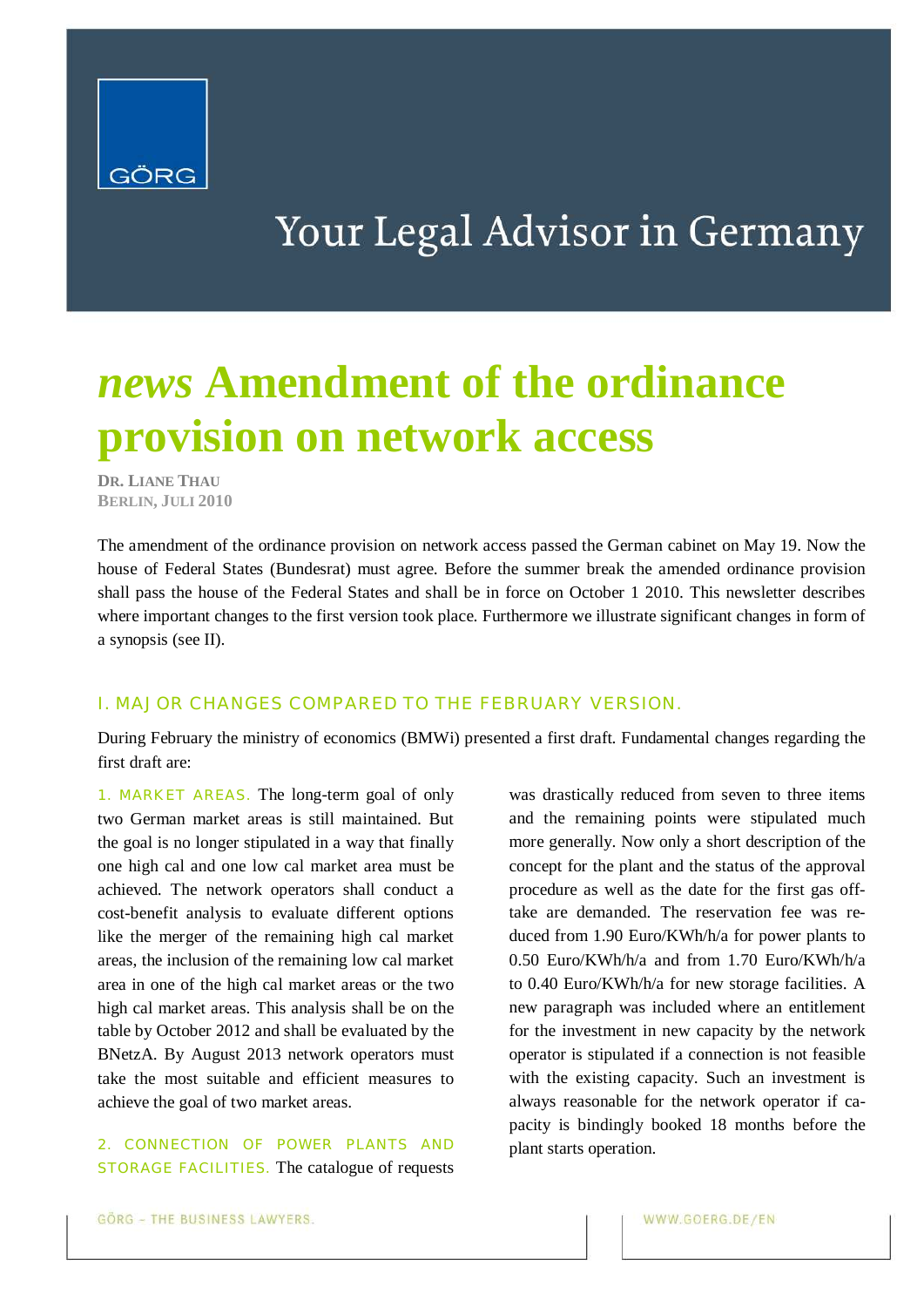3. INJECTION OF BIOMETHANE. The operator of the plant has to bear only 25 % of the cost of connecting the plant to transmission or distribution networks in future instead of 50 % today. Furthermore, the cost for the operator is capped at 250 000 Euro (with a connecting pipeline of a maximum length of one kilometre). The network operator has to guarantee an availability of the connection at a minimum of 96 % - a completely new stipulation. The procedure to carry out the task to connect the plant was also improved for the operators. If the connection is not finished within the timeframe agreed in a project plan and if the network operator is responsible for the delay he must bear the connection coast completely. The requests concerning gas quality were also changed in favour of the plant operators. Network users that inject biomethane – according to these changes – must not pay any entry tariff and the fee for avoided network tariffs (in fact a mere subsidy) of currently 0.7 ct/kWh is guaranteed for 10 years.

#### II. IMPORTANT FURTHER CHANGES.

A number of further changes are presented in a synopsis. It is not perceived as providing a complete list of all changes.

| § new<br>version | Old stipulation                                                                                                                                                                  | New stipulation                                                                                                                                                                                                                                                                                                                                                                                                                                                                                               | Comment                                                                                                                                                                                                                                                                                                                                                                                                                                                                                                                                                                                        |
|------------------|----------------------------------------------------------------------------------------------------------------------------------------------------------------------------------|---------------------------------------------------------------------------------------------------------------------------------------------------------------------------------------------------------------------------------------------------------------------------------------------------------------------------------------------------------------------------------------------------------------------------------------------------------------------------------------------------------------|------------------------------------------------------------------------------------------------------------------------------------------------------------------------------------------------------------------------------------------------------------------------------------------------------------------------------------------------------------------------------------------------------------------------------------------------------------------------------------------------------------------------------------------------------------------------------------------------|
| 6(2)             | Proof of liability and deposits                                                                                                                                                  | The explicit stipulation was erased. But<br>network operators can ask for a deposit<br>under justified conditions. But they have<br>to publish the prerequisites.                                                                                                                                                                                                                                                                                                                                             | The stipulation in the first draft was<br>criticised by shippers and network<br>operators.                                                                                                                                                                                                                                                                                                                                                                                                                                                                                                     |
| $\mathbf{Q}$     | Procedure to calculate technical<br>capacity                                                                                                                                     | The method to calculate capacity was<br>described more extensively. In addition to<br>the factors to be considered already men-<br>tioned, the consideration of flows be-<br>tween market areas and reverse flows<br>were added.                                                                                                                                                                                                                                                                              | In particular the trader's organisa-<br>tion EFET commented positively<br>on this extension.                                                                                                                                                                                                                                                                                                                                                                                                                                                                                                   |
| 10               | A new paragraph where the proce-<br>dures for the provision of additional<br>capacity are described in detail. In the<br>first draft this was stipulated very<br>general in § 9. | Before network operators can provide<br>additional capacity and a buy back<br>mechanism, the BNetzA must approve<br>the calculated capacity ( $\S$ 9). $\S$ 10 allows<br>the network operators to offer additional<br>firm capacity (they do not have to) and to<br>introduce a buy back mechanism to se-<br>cure proper operations.<br>50 % of the profits from such an extra<br>service remain at the network operators,<br>the rest will be taken into account in the<br>incentive-base tariff regulation. | The question whether the offering<br>of additional capacity is useful and<br>whether network operators should<br>get an incentive to provide this kind<br>of service was very controversially<br>discussed among the different<br>associations.<br>The ministry tried now at least to<br>stipulate more precisely the rules of<br>this game. In particular GEODE<br>criticises the incentives offered and<br>demands a complete revision of the<br>ordinance provision on network<br>tariffs. EFET on the other hand says<br>network operators should be ob-<br>liged to offer such a service. |
| 11(2)            | Entry or exit points between market<br>areas and at border points should be<br>pooled into zones.                                                                                | The obligation to establish zones was<br>relaxed. It must only be done if gas flows<br>make it feasible. At border points zones<br>must not be established.                                                                                                                                                                                                                                                                                                                                                   | Incumbent gas companies and<br>network operators argued against<br>the pooling of entry and exit points<br>to zones and a further bundling of<br>capacities. The chance is principal<br>in their interest. The topic will also<br>play an important role in he BNet-<br>zA procedure of capacity manage-<br>ment (see separate story).                                                                                                                                                                                                                                                         |
| 13(1)            | So far it was planned that shippers<br>apply for capacity during a certain<br>time span (booking window).                                                                        | The idea of a booking window to collect<br>demand was erased.                                                                                                                                                                                                                                                                                                                                                                                                                                                 | Just an organisational simplification<br>of the booking process, proposed by<br>the network operators.                                                                                                                                                                                                                                                                                                                                                                                                                                                                                         |

GÖRG - WIR BERATEN UNTERNEHMER.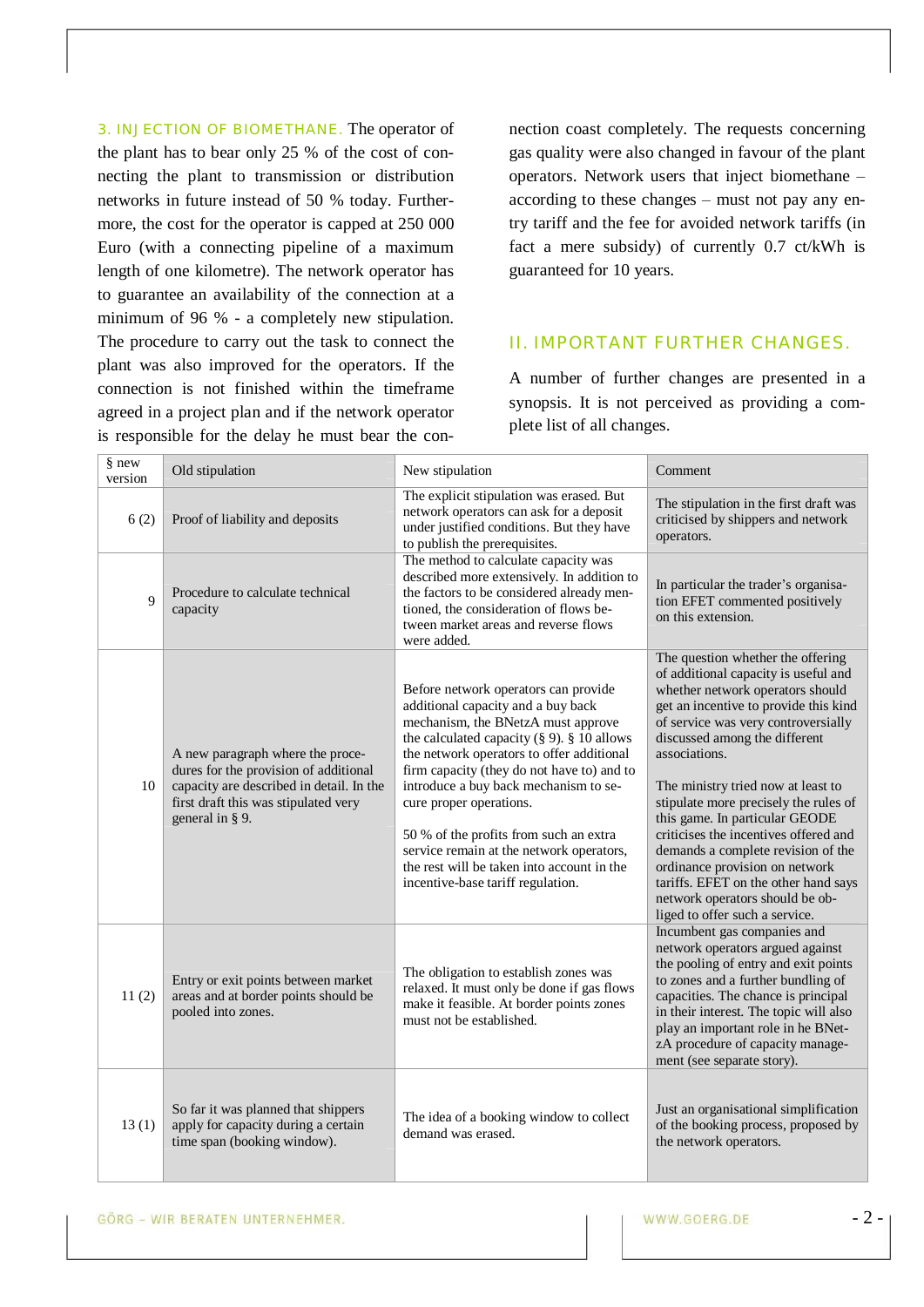| 13(3) | The operators of storage facilities<br>should have the exclusive rights to<br>book all entry and exit capacity to the<br>networks. | The word "exclusively" was erased.                                                                                                                                                                                                                                                      | Also a stipulation that was dis-<br>cussed very controversially.<br>Smaller traders as storage users<br>welcomed the stipulation in the first<br>draft because it made access to firm<br>transportation capacity easier.<br>Storage operators criticised the<br>stipulation fiercely. They provided<br>different arguments at least some of<br>them looked valid.                                                                                                                                                                                                            |
|-------|------------------------------------------------------------------------------------------------------------------------------------|-----------------------------------------------------------------------------------------------------------------------------------------------------------------------------------------------------------------------------------------------------------------------------------------|------------------------------------------------------------------------------------------------------------------------------------------------------------------------------------------------------------------------------------------------------------------------------------------------------------------------------------------------------------------------------------------------------------------------------------------------------------------------------------------------------------------------------------------------------------------------------|
| 14    | Duration of transportation contracts                                                                                               | The stipulations for duration were not<br>changed. But until October 1, 2013 BNet-<br>zA shall provide a report where it shall in<br>particular analyse whether a decrease of<br>the share for long-term bookings is neces-<br>sary to improve competition.                             | Also a point of discussion with<br>different intentions, GEODE for<br>example proposed very clearly to<br>accept the proposal of the Bun-<br>deskartellamt. BDEW on the other<br>hand demanded a share of 80 % for<br>long-term bookings. The ministry<br>considered changes but finally did<br>not come to a conclusion. As al-<br>ways if one does not know how to<br>act one proposes a report.                                                                                                                                                                           |
| 17    | Calculation of the need for additional<br>capacity every two years                                                                 | The term was reduced to one year. Net-<br>work operators shall consider some addi-<br>tional criteria to determine the demand<br>and shall co-operate with adjacent foreign<br>network operators.                                                                                       | Smaller amendments but RWE<br>welcomed explicitly in a statement<br>the annual calculation of the capac-<br>ity demand. Investment in new<br>capacity is a hot topic in Germany<br>anyway (see energate Gasmarkt<br>$05/10$ ).                                                                                                                                                                                                                                                                                                                                               |
| 23(2) | Clearing of balancing groups                                                                                                       | A tolerance of 5 % for all final metered<br>customers for the balancing was newly<br>introduced. It is a new kind of basic<br>balancing service.                                                                                                                                        | A surprising new rule that is justi-<br>fied with an equal treatment of<br>industrial (metered) users with non-<br>metered users. The balancing re-<br>gime takes away all forecast risk for<br>non-metered costumers. The new<br>stipulation shall provide industrial<br>users with a share of linepack. The<br>large industrial customers criticise<br>since long the balancing regime<br>fiercely as unfair - as repeatedly<br>reported, see also below § 30 the<br>next paragraph -. But their associa-<br>tion VIK signaled it was itself<br>surprised about this rule. |
| 30    |                                                                                                                                    | A new paragraph. The whole chapter on<br>system balancing energy was newly<br>organised without major changes. The<br>new § 30 foresees an evaluation of the<br>whole balancing regime by BNetzA until<br>April 1, 2011. The associations shall take<br>part in the evaluation process. | No more than a very tiny success<br>for VIK that fought for major<br>changes of the whole balancing<br>system GABi Gas. But April 2011<br>is not that far away.                                                                                                                                                                                                                                                                                                                                                                                                              |
|       | Existing contracts should have been<br>adapted to the new capacity products<br>and duration rules within six months.               | This point was erased.                                                                                                                                                                                                                                                                  | This means existing contracts re-<br>main in place, a clear victory for the<br>incumbent gas industry that fought<br>hard to achieve this change.                                                                                                                                                                                                                                                                                                                                                                                                                            |

# III. CONCLUSION.

Before the summer break the amended ordinance provision shall pass the house of the Federal States and shall be in force on October 1, 2010. BMWi thinks that this is a realistic time table and expects no significant concerns from the States.